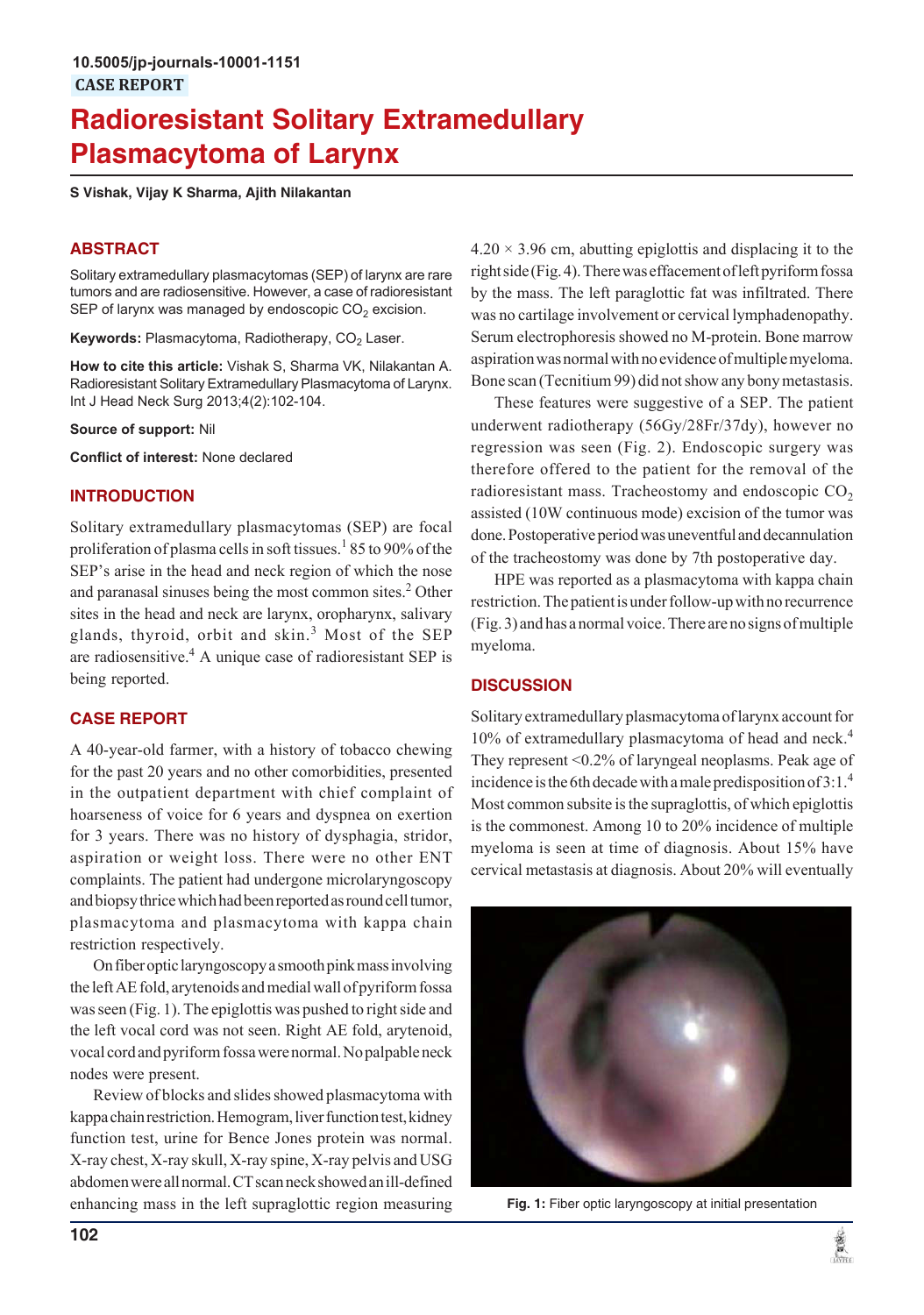#### *Radioresistant Solitary Extramedullary Plasmacytoma of Larynx*

develop distant metastasis (multiple myeloma) within 2 years of therapy, regardless of control of primary disease.<sup>5</sup> Twothird of the patients survive for more than 10 years.

Investigations recommended are biopsy (deep biopsy has to be taken as tumor is submucosal) and immunohistochemical staining (local amyloid deposits are seen in 11-38%). HPE examination can not distinguish multiple myeloma from an extramedullary plasmacytoma, therefore the following investigations are recommended to rule out systemic disease—complete blood count, bone marrow biopsy, liver function tests, kidney function tests, serum and urine electrophoresis, skeletal survey and imaging (CT scan or MRI $)$ .<sup>6</sup>

Solitary extramedullary plasmacytomas have been staged as:<sup>6</sup>

- Stage *I*: Localized and controllable disease
- *Stage II:* Local extension and involvement of the lymph nodes
- Stage III: Disseminated disease.



Fig. 2: Fiber optic laryngoscopy postradiotherapy refractory and/or relapsed disease.<sup>9</sup>

SEP are highly radiosensitive tumors. Local control rates of 80 to 100% are consistently reported with moderate doses of radiotherapy.4,8 Radiotherapy dose and anatomical volume should be chosen to minimize early and late side effects and maximize control rates. There is no firmly established dose response relationship, due to small patient series and low local failure rates.<sup>7-9</sup>

The optimal radiation dose therefore appears to be in the range of 40 to 50 gray. SEP <5 cm have an excellent chance of local control with radiation doses in the region of 40 gray in 20 fractions, whereas there is a higher risk of local failure in tumors greater than 5 cm, which require a higher dose in the region of 50 gray in 25 fractions.

The optimal target volume is controversial.<sup>7-9</sup> However, in view of the morbidity of cervical lymph node irradiation and the high local control rates reported without it, the balance of evidence favors a policy of treating the primary site with a margin and including cervical nodes only if clinically involved, or regarded at high risk, as in primary sites involving Waldeyer's ring.

There are differing views about the role of surgery in SEP.<sup>2,6</sup> Surgery is generally only required for diagnosis. Both surgery and radiotherapy give equally good local control rates.<sup>1</sup> Radical surgery with curative intent is generally mutilating and is not indicated as the tumors are generally radiosensitive and the majority of patients are cured by radiotherapy. Radiotherapy therefore remains the mainstay of therapy for most SEP.4,8,10

Combination of surgery and radiotherapy has not shown any additional benefit when compared to the individual modalities in isolation<sup>11</sup> and adjuvant radiotherapy was useful only when surgical margins were involved.

Adjuvant chemotherapy is considered in patients with tumors >5 cm and those with high grade tumors and also in





**Fig. 3:** Postoperative 1 year **Fig. 4:** Preoperative axial CT scan showing an ill defined enhancing mass in the left supraglottis region measuring  $4.20 \times 3.96$  cm